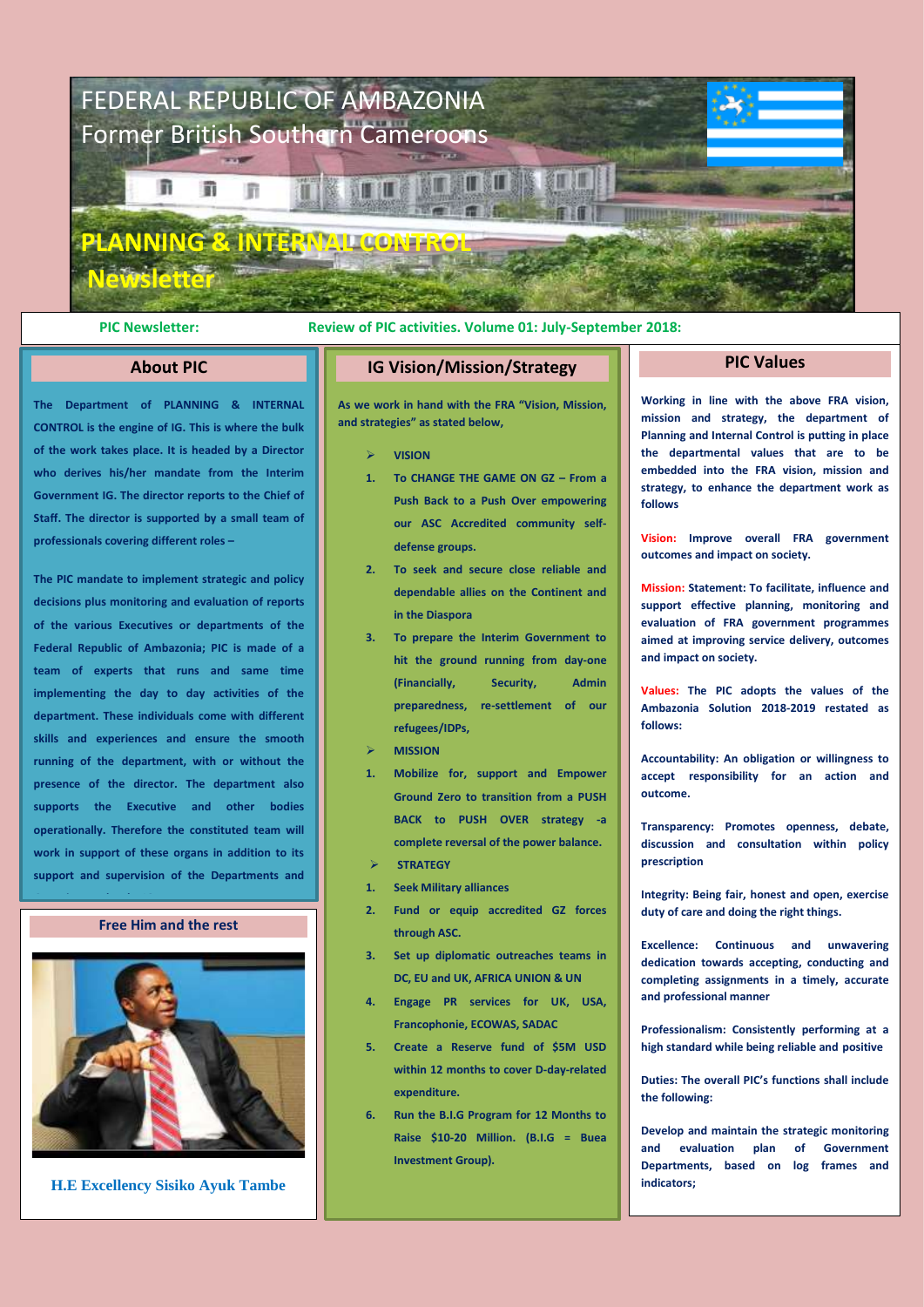## *From page one*

**Under the overall supervision of the Chief of Staff and in close cooperation with the President of FRA, the Directorate for Planning and Internal Control will be responsible for the day-to-day planning, advice in the management and implementation, review and coordination of projects for GZ activities, submitted for funding by AMBAZONIANS and its donors in the country, including monitoring and evaluation of these projects in close collaboration with the key department concern. The Directorate is also responsible for monitoring and reporting of activities of the entire state departments, from their monthly reports, so that Ambazonians will be able to understand progress work and loopholes from which a better knowledge management methodology can be formulated to work under the following terms of reference [TOR]**

**PIC general terms of reference [TOR]**

**1: To manage and coordinate project activities, from substantive, administrative and financial points of view, applying strategic planning and systematic coordination of activities as directed by the chief of staff at the presidency. PIC is considered the Project Management Office (PMO)** 

**2: As the centre of excellence, manage day-to-day programme implementation and overall coordination of project outcomes that is sponsored by AMBAZONIA government**

**3: Ensure effective communication between the PIC and other state departments**

**4: Attend all meetings organised by the AP and CoS**

**5: In partnership with HSS department design health projects for our refugees in Nigeria and also plan for logistics and delivery of goods and services for our refugees.** 

**6: To help in the Identification of projects and advice on requirements for the management, planning and control of such.**

**7: Ensure timely preparation and compilation of the monthly/Quarterly reports submitted for evaluation and control by state departments to the CoS**

**8: Plan, organise and participate in the transparent tender bidding or request for proposal processes for the selection of implementing partners for sub-contract(s) and ensure the preparation of clear tender bidding evaluation reports.** 

**9: Ensure the quality of outputs and results with optimal monitoring mechanisms; establish effective coordination, monitoring, information sharing and reporting systems.**

**10: Guide and orient efforts and contributions of consultants, staff and government counterparts**  **strategic objectives. Mobilize goods and services to initiate activities, including drafting TORs and work specifications.**

**11: Assist in development of the gender mainstreaming strategy and ensure the mainstreaming of gender into all FRA activities.**

**12: Ensure proper professional relationships with community leaders, local NGOs and other Community Based Organizations** 

**13: Verify and channel all requests for projects, administrative, logistical and other support and report all incidents related to security and issues of general concern to chief of staff at the presidency..**

**14: Ensure establishment and maintenance of proper electronic and paper filing systems.**

**15: Perform other duties that may be required by chief of staff and President**

**16: Carry out family planning and censor activities**



**For the department of PIC to achieve its results and helps in the federal government implementation of its policies and projects, this department works with all the departments of the FRA listed below**

- **1. All the departments of the presidency**
- **2. Department of Home Affairs and Community Mobilisation**
- **3. Department of Education and Strategic Collaboration**
- **4. Department of Economy and Finance**
- **5. Department of Homeland Security**
- **6. Department of Health and Social Services**
- **7. Department of Foreign Affairs**
- **8. Department of Communication**
- 9. **Ethics Commission**

**We work with other national organisations that are promoting FRA vision and mission** 

# **A CALL TO PUBLIC SERICE**

#### **Volunteer Positions**

**Following the communiqué made by the Chief of Staff, about A CALL TO SERVICE in the Interim Government of the Federal Republic of Ambazonia, the department of PLANNING & INTERNAL CONTROL, in the Executive Office of the President, is hereby calling on all Ambazonians who are willing to service, to please indicate. This department is looking for comrades to fill in positions in the following areas.** 

- **1. Directorate for Research, Knowledge Management and State Improvement (DoRSI)**
- **2. Directorate for Planning and Strategy (DoPS)**
- **3. Directorate for Communication and IT (DoCIT)**
- **4. Directorate for Governance, Monitoring and Evaluation (DoGME)**
- **5. Directorate for Contracts and Project Management (DoCPM)**
- **6. Directorate for Logistic and Supply Chain**

We need at least two volunteers in each of the directorates. I strongly encourage ladies to join this **department.**

**Interested citizens of the FRA who are willing to volunteer should send a short mail to the Chief of Staff at the following address: mayim@ambazoniagov.org or mekomenzoge@ambazoniagov.org**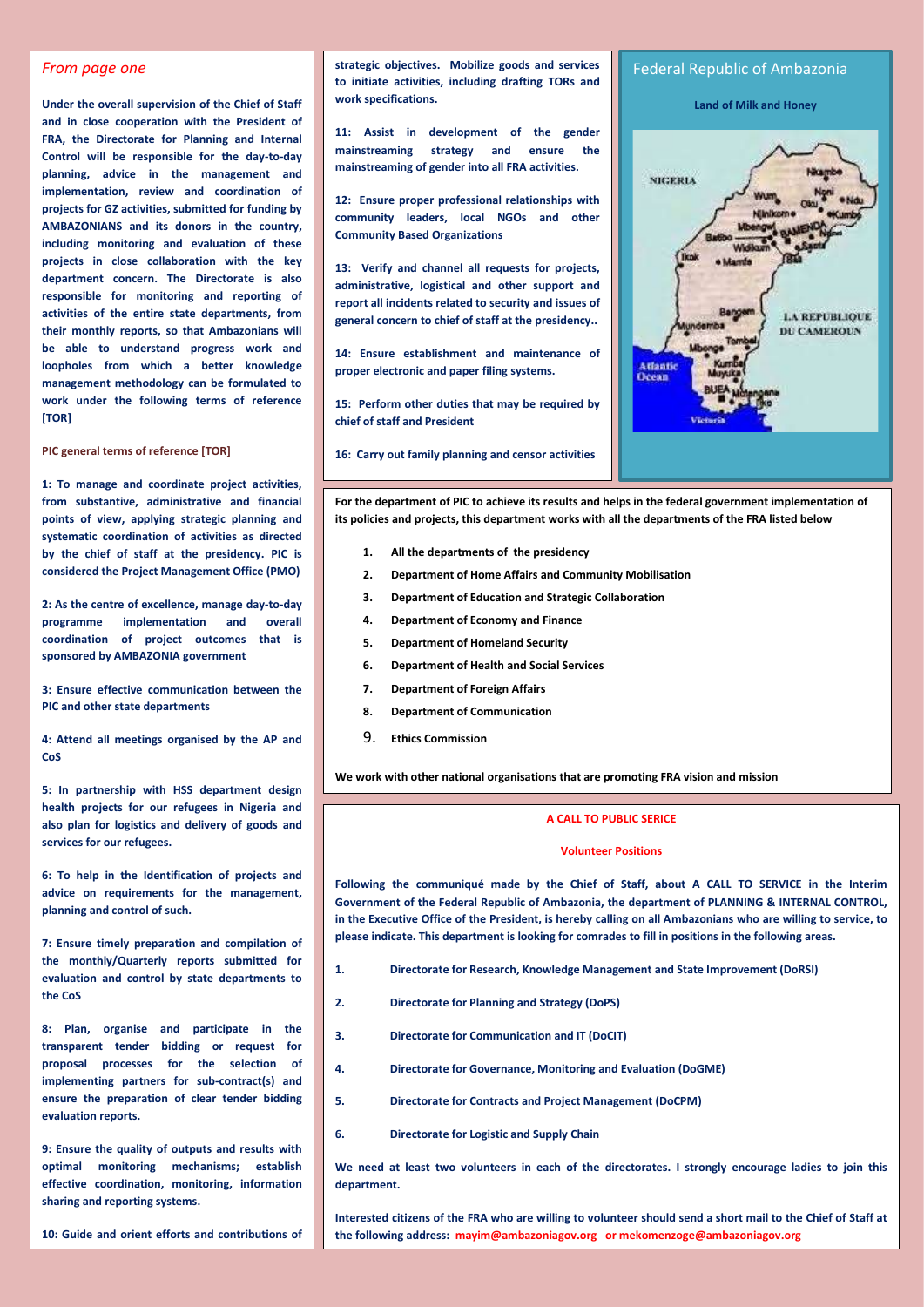

**Who is who in the department of Planning and Internal Control (PIC)**